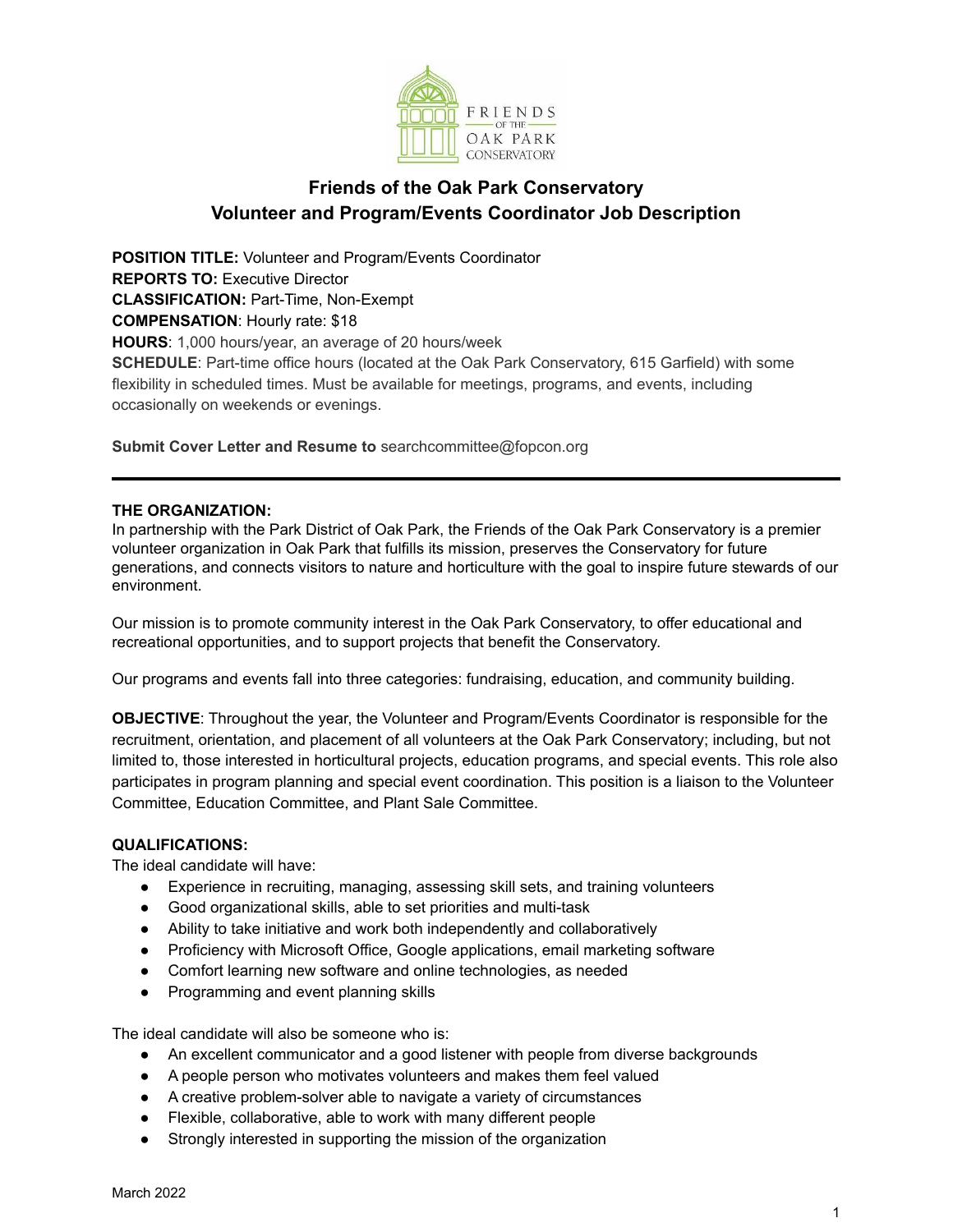**JOB RESPONSIBILITIES:** The following description includes key responsibilities, but other duties may be assigned as needed.

**Volunteer Recruitment and Administration:** The Volunteer and Programs/Events Coordinator is responsible for building and maintaining a volunteer force. This person:

- 1. Develops and implements, with the Volunteer Committee, ongoing recruitment strategies to ensure that the operational needs of FOPCON and the Conservatory (Park District of Oak Park) are being met
- 2. Follows up promptly with inquiries from prospective volunteers
- 3. Maintains records of volunteer hours served
- 4. Meets, as needed, with FOPCON Committee Chairs to assess their volunteer needs and satisfaction
- 5. Meets with Conservatory staff (Park District of Oak Park) to coordinate volunteer needs and policies
- 6. Develops and updates job descriptions and recruiting materials for volunteer positions and website
- 7. Schedules to be in the office once a month on a Saturday to meet with new volunteers
- 8. Responsible for greeting and checking in volunteers at each event and ensure set up needs are met (or designates responsible person)
- 9. Develops and publishes monthly volunteer newsletter along with other ways to recognize volunteers
- 10. Prepares written progress reports and mission data for the FOPCON Executive Director to present at monthly board meetings
- 11. Networks with other non-profit organizations and brings back best practice ideas

**Volunteer Screening/Staffing/Retention:** The Volunteer and Program/Events Coordinator is responsible for screening volunteer applications, retaining volunteers, and staffing programs and events. This person:

- 1. Screens and processes volunteer applications, assures background checks are completed, and refers applicants to FOPCON Chairs or Conservatory (Park District of Oak Park) staff, as appropriate
- 2. Maintains written, verbal, and electronic communications with all volunteers on a regular basis
- 3. Supplies volunteer lists to Committee and Event Chairs upon request
- 4. Updates volunteer records and forms, including each volunteer's hours and contact information
- 5. Ensures that volunteer needs are met, such as additional training, recognition, etc.
- 6. Assists the Volunteer Committee in scheduling, planning and implementing volunteer appreciation/recognition events and extends appropriate thanks/benefits
- 7. Post event follow up with thank yous and implement volunteer evaluation as necessary

**Volunteer Training:** The Volunteer and Program/Events Coordinator is responsible for training volunteers. This person:

- 1. Conducts initial orientation of new volunteers
- 2. Develops training schedules and secures speakers for the training of new volunteers and continuing education in collaboration with Education and Volunteer Committees
- 3. Coordinate training for adult and school tour docents; schedule annual and periodical training; review tour content with docents and PDOP for any updates